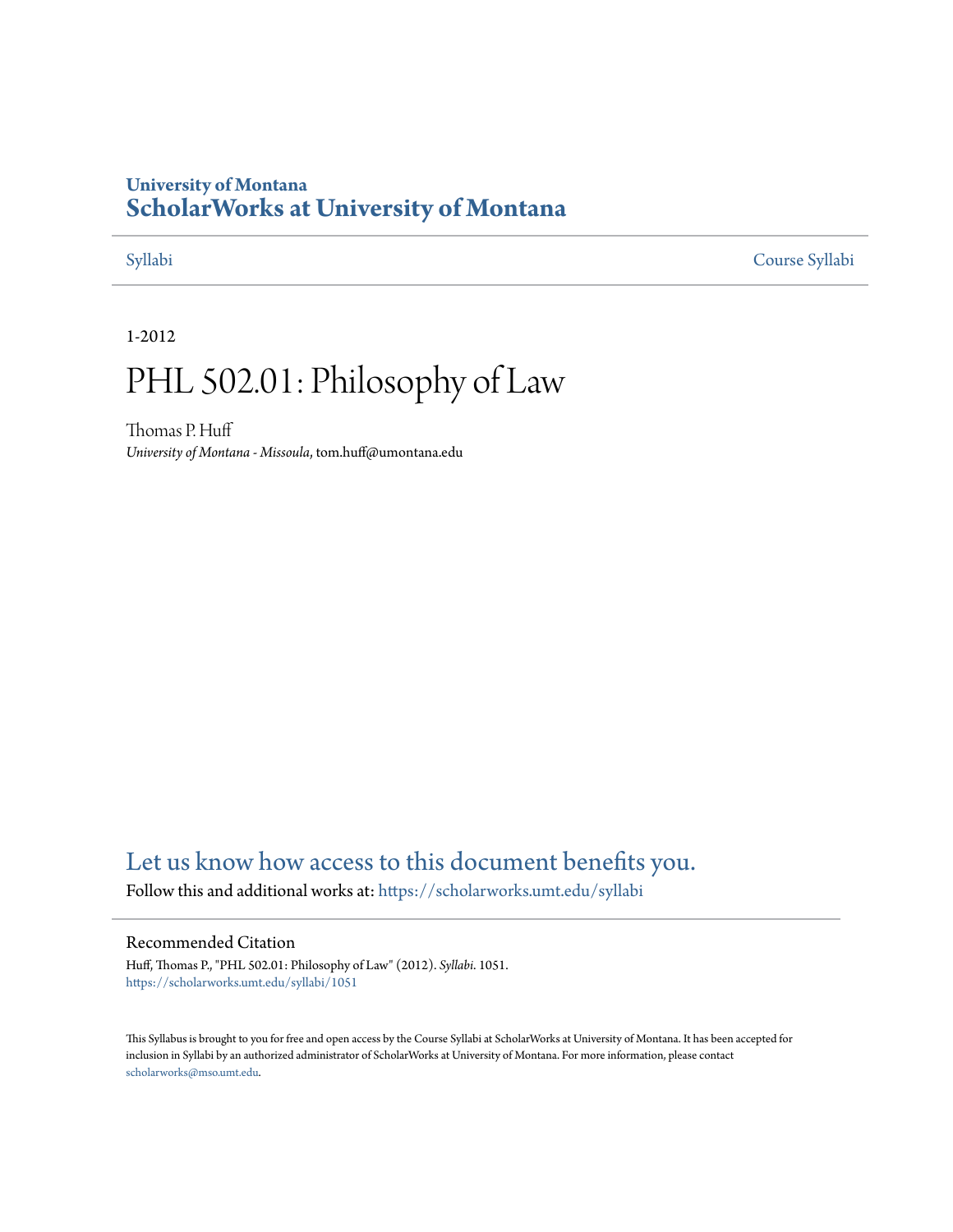Spring 2012 Melissa Hartigan

Philosophy of Law Staff Attorney, United States District Court, Montana Tom Huff Professor of Philosophy, Emeritus and Adjunct Professor of Law Donald Molloy Senior Judge, United States District Court, Montana

## **Schedule**

Books:

J. Rawls, A THEORY OF JUSTICE (TJ) J. Rawls, POLITICAL LIBERALISM (PL) R. Dworkin, TAKING RIGHTS SERIOUSLY (TRS)  $D.$  O=Brien (ed.), JUDGES ON JUDGING (JJ)

On Moodle=[M]; Handouts=[H] Materials on Reserve=[R] Materials available online (WESTLAW or HeinOnLine)=[0]

> (To get articles on HeinOnLine, first go to the law school library webpage (www.umt.edu/law/library). Once on this webpage, go to AResearch Tools, @ and then to AElectronic Resources. @ HeinOnLine is listed as one of the Electronic Resources and contains the full text of law review articles in PDF format.)

Any problems getting materials, email Tom at tom.huff@umontana.edu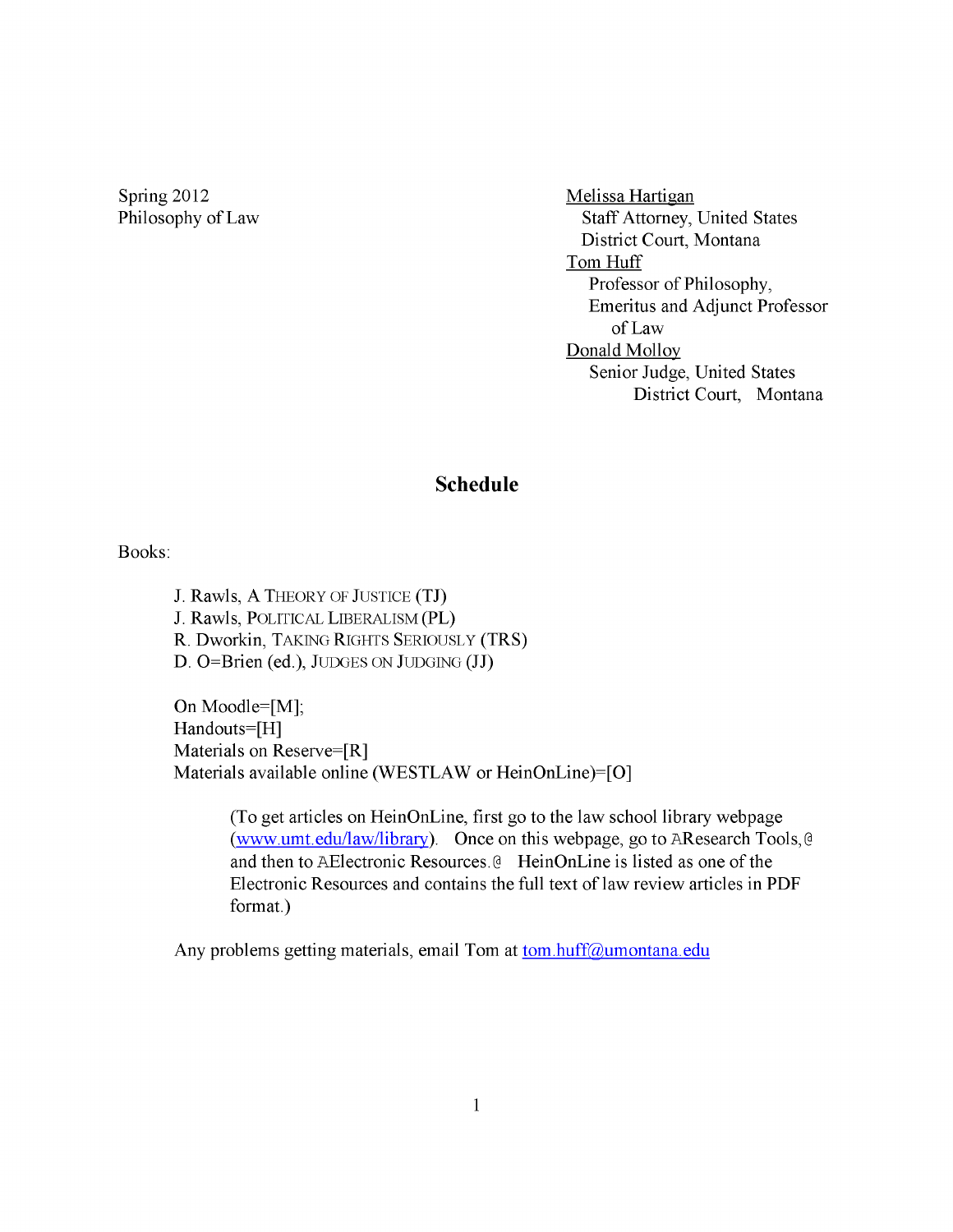#### **Part I. Theory: Legal Liberalism B Interpreting our Constitution**

January 27Blntroduction

In this first class, we will review the idea of the rule of law from the ancients to the modems with a focus on legal liberalism. What is legal liberalism=s conception of the rule of law? Why is the normative foundation (or structure) of a legal system important to the rule of law?

Lawrence Solum, *Legal Theory Lexicon 017: The Rule of Law*<sup>1</sup>[M] H.L. A. Hart, *American Jurisprudence Through English Eyes: The Nightmare and the Noble Dream*<sup>2</sup>[0]

February 2—Legal Liberalism's Rule of LawBA Sophisticated Version of the Noble Dream

Ronald Dworkin, *Hard Cases* [80-94 101-107], TRS, Chapter 4 Ronald Dworkin, TRS, pp. 338-345 *Cohen v. California*<sup>3</sup> [Harlan opinion] [M][O]

February 9BLegal LiberalismBBasic Normative Theory I

John Rawls, PL, Introduction [xvii-xxix] John Rawls, PL, [11-15, 133-140] John Rawls, TJ, [Sections 1-6] Richard Rorty, *The Priority of Democracy to Philosophy<sup>4</sup>* [H][R]

 $1$ http://lsolum.typepad.com/legal\_theory\_lexicon/2004/01/legal\_theory\_le\_3.html

<sup>211</sup> Ga. L. Rev. 969(1977).

 $3403$  U.S. 15 (1970).

<sup>&</sup>lt;sup>4</sup>THE VIRGINIA STATUTE FOR RELIGIOUS FREEDOM, Chapter 10 (1988).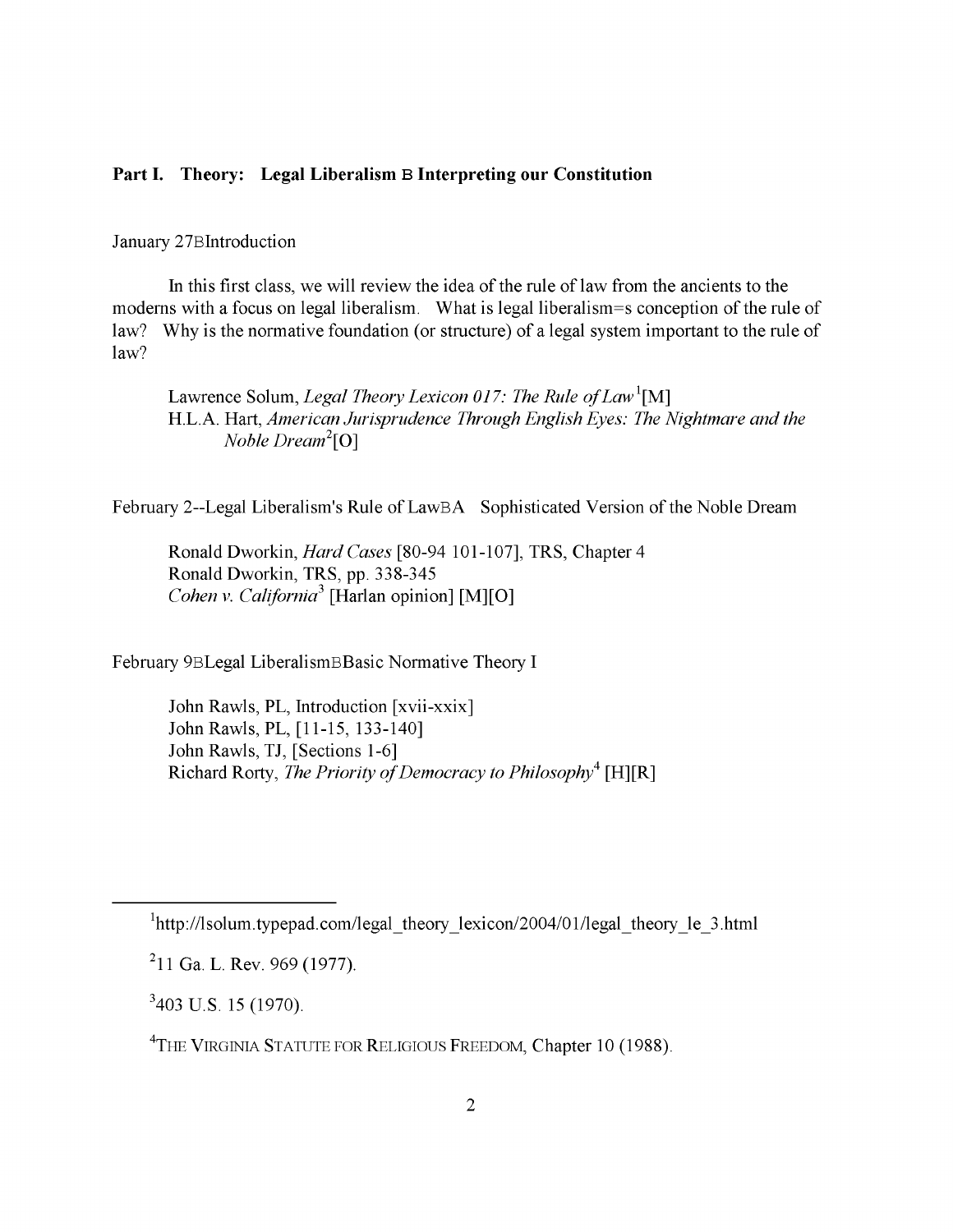February 16BLegal LiberalismBApplication of Normative Theory

John Rawls, TJ, [Sections 33-35] John Rawls, PL, [pp. 173-176, 190-200, 212-216, 224-227] *Christian Legal Society v. Martinez<sup>5</sup>* [Ginsburg and Stevens opinions][M][O].

Stanley Fish, *Being Neutral Is Oh So Hard To Do*<sup>6</sup>[H] [Optional] Stanley Fish, *Is Religion Special*?<sup>7</sup>[H][Optional] Stanley Fish, *Serving Two Masters: Shariah Law and the Secular State*<sup>8</sup>[H][Optional] Stanley Fish, *Religion and the Liberal State Once Again*<sup>9</sup>[H][Optional] Burleigh Wilkins, *A Third Principle of Justice*<sup>10</sup>[H][Optional]

- $K$ <sup>6</sup>N.Y Times, July 19, 2010.
- $N/Y$ . Times, July 26, 2010.
- ${}^{8}N.Y.$  Times, October 25, 2010.
- $\rm ^9N.Y.$  Times, November 1, 2010.
- $10$ <sup>10</sup>1 Journal of Ethics 355 (1997).

 $5130$  S.Ct. 2971 (2010).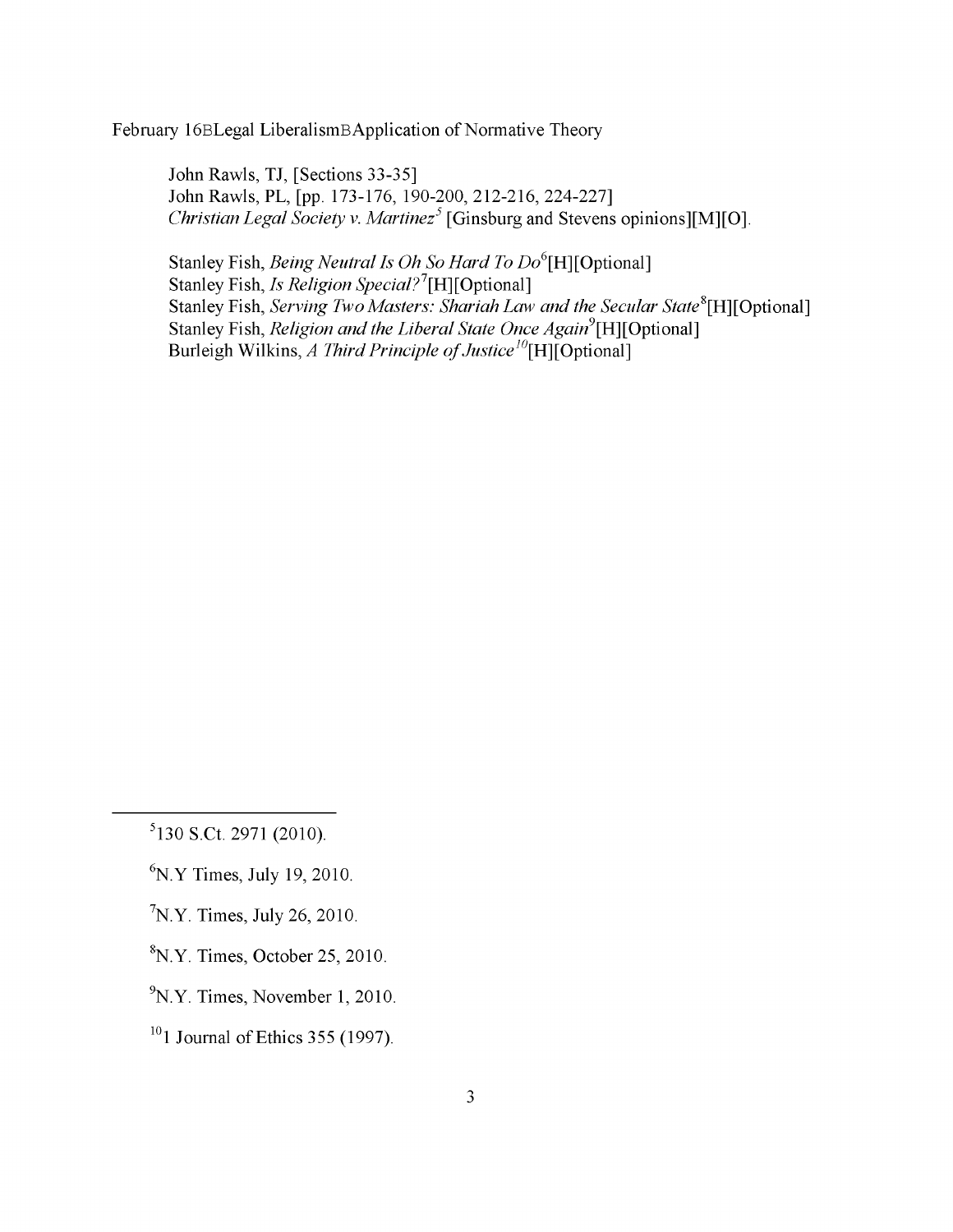February 23BLegal Liberalism—Originalism as Constitutional Interpretation.

Justice Antonin Scalia, *Originalism: The Lesser Evil,* JJ, Chapter 21 Randy Barnett, *Scalia=s Infidelity: A Critique of Faint-Hearted* @ *Originalism*<sup>11</sup>[O] Lawrence B. Solum, *What is Originalism? The Evolution of Contemporary Originalist Iheory*<sup>12</sup>[0]

Robert Post and Reva Siegel, *Originalism as a Political Practice: The Right=s Living Constitution*<sup>13</sup> [O][Recommended] Chief Justice William Rehnquist, *The Notion of a Living Constitution*, JJ, Chapter 16 [Recommended] Ronald Dworkin, *The Constitutional Drama*14 [R] [Recommended] Ronald Dworkin, *Constitutional Cases,* TRS, Chapter 5 [Optional] Eric Schnapper, *Affirmative Action and the Legal History of the Fourteenth Amendment<sup>15</sup>* [O] [Optional] H. Jefferson Powell, *The Original Understanding of Original Intent*<sup>16</sup> [O] [Optional]

March lBThe New Originalism: An Example

Jack Balkin, *Framework Originalism and the Living Constitution*<sup>17</sup>[O] *McDonald v. City of Chicago*<sup>18</sup>[O] [excerpts]

 $11$ 75 U. Cin. L. Rev. 7 (2006).

12http://ssrn.com/abstract=l 825543

 $1375$  FORDHAM L. REV. 545 (2006).

 $^{14}$ LIFE=S DOMINION, Chapter 5.

 $1571$  VA. L. REV. 754 (1985).

1698 Harv. L. Rev. 885 (1985).

 $17103$  Nw. U. L. Rev. 549 (2009).

18130 Sup. Ct. 3020 (2010).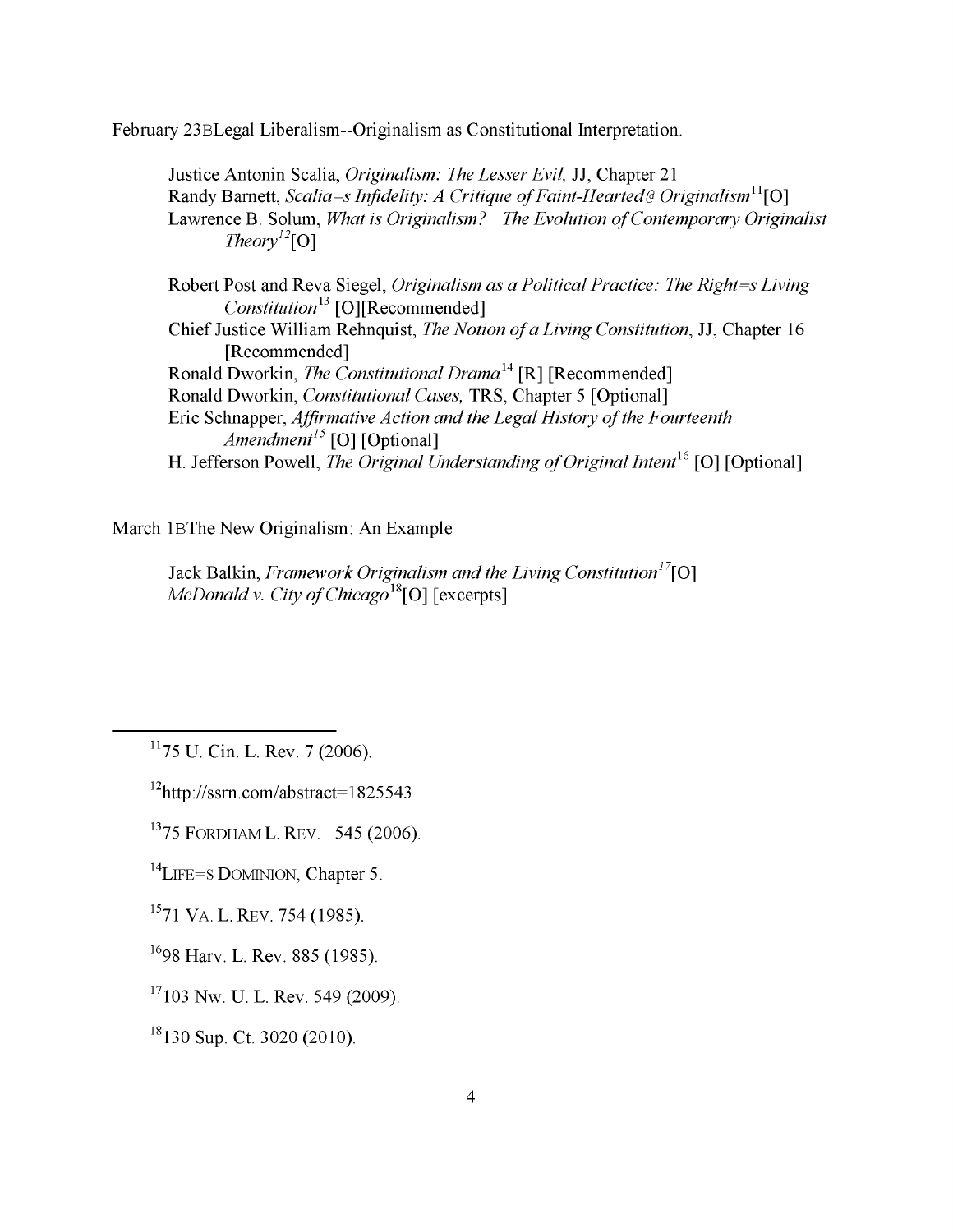### **Part II. Critical Legal StudiesBOne (Constructive) Version of the Nightmare**

March 8BCritical Legal Studies: The Rule of Law and Critical Theory

David Luban, *Legal Modernism19* [O]

J. M. Balkin, *Ideology as Constraint*<sup>20</sup> [1133-1145] [O][Optional] Judge Alex Kozinski, *What I Ate for Breakfast and Other Mysteries of Judicial Decision Making*, JJ, Chapter 7 [Optional] Paul Carrington, *Law and the River*<sup>21</sup> [O] [Optional] Patricia Williams, *Alchemical Notes: Reconstructing Ideals from Deconstructed Rights22* [O] [Optional] *R.A.V. v. City of St. Paul*<sup>23</sup> [2541-2561] [O][M] [Optional] *Virginia v. Black*<sup>24</sup> [1-17][O][M] [Optional] Robert Post, *Managing Deliberation: The Quandary of Democratic Dialogue*<sup>25</sup> [O] [Optional]

March 15BCritical Race TheoryBA Version of Critical Legal Studies

Mari Matsuda, *When the First Quail Calls: Multiple Consciousness as Jurisprudential Method26* [O] Mari Matsuda, *Public Response to Racist Speech: Considering the Victim=s Story21* [O]

<sup>19</sup>84 MICH. L. REV. 1656 (1986).

 $2043$  STAN. L. REV. 1133 (1991).

<sup>21</sup>34 J. LEGAL EDUC. 222 (1984).

 $2222$  HARV. C.R.-C.L. L. REV. 401 (1987).

 $^{23}$ 505 U.S. 377 (1992).

 $^{24}$ 538 U.S. (2003).

 $25103$  ETHICS 654 (1993).

 $2614$  WOMEN=S RTS, L. REP, 297 (1992).

<sup>27</sup>87 MICH. L. REV. 2320 (1989).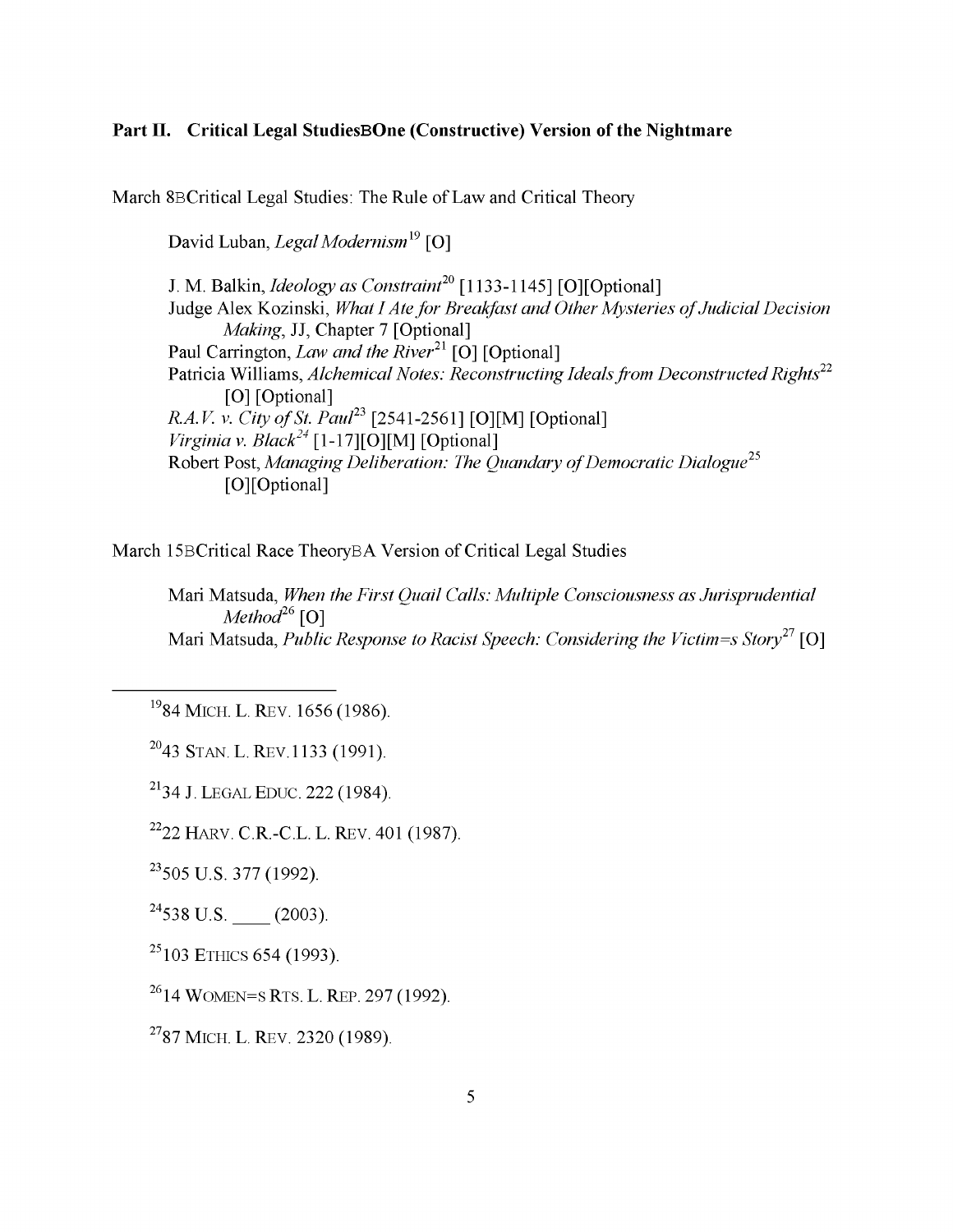#### **Part III. Topics in the Rule of Law**

March 22Blndividual Liberty and the Radical Version of Critical Feminist Theory: Free Speech, Pornography, and Child Pornography

Catharine MacKinnon, *Pornography: On Morality and Politics*<sup>28</sup> [R] American Booksellers v. Hudnut<sup>29</sup> [Easterbrook opinion][O][M] Excerpts from: *New York v. Ferber*<sup>30</sup> [753-766] [O][M] *Osborne v. Ohio31* [106-111][0][M] *United States v. Hilton*32 [67-73][0][M] *United States v. Acheson33* [648-653 [0]][M] *The Free Speech Coalition v. Reno<sup>34</sup>* [1086-1097] [O][M] *Ashcroft v. Free Speech Coalition*35 [1-21][0][M] 18USCA ' 2256 [0][M]

New Jersey Acultural defense® Case[TBA][Optional]

 $29771$  F.2d 323 (7<sup>th</sup> Cir. 1985).

30458 U.S. 747(1982).

 $31495$  U.S. 103 (1989).

 $32$ 167 F.3d 61 (1st Cir. 1999).

 $33$  195 F.3d 645 (11<sup>th</sup> Cir. 1999).

 $35535$  U.S. (2002).

 $^{28}$ TOWARD A FEMINIST THEORY OF THE STATE, Chapter 11.

 $34198$  F.3d 1083 (9<sup>th</sup> Cir. 1999).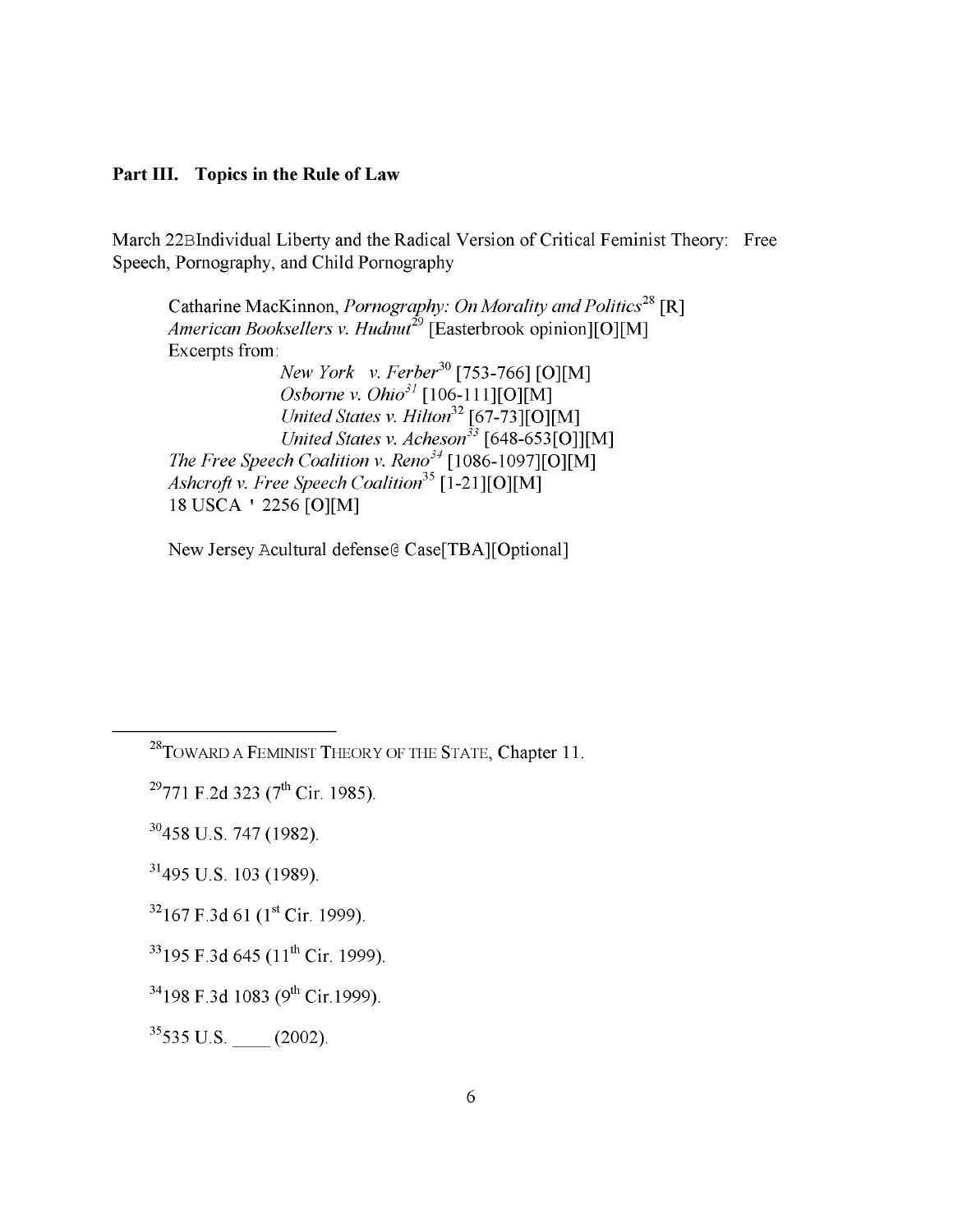March 29 BLiberty and Harmless Immoralities

*Poe v. Ullman* [Harlan opinion]<sup>36</sup>[O][M] *Griswold v. Connecticut<sup>37</sup>*[Douglas and Harlan opinions][O][M] Transcript of Oral Argument in *Lawrence v. Texas*<sup>38</sup> [M] *Lawrence v. Texas*<sup>39</sup> [majority opinion][O][M]

April 5BSpring Break

April 12BRole of Professionalism in the Rule of Law

Jeremy Waldron, *The Concept and the Rule of Law*<sup>40</sup>[H] Justice Robert H. Jackson, *The Federal Prosecutor* [H] Postmistress Case [H] *United States v. Larson*<sup>41</sup> [O][M] Jack Goldsmith, THE TERROR PRESIDENCY, Chapters 1 & 5 [H] Lucie White, *Subordination, Rhetorical Survival Skills, and Sunday Shoes*,<sup>42</sup> [O][M]

Regina Austin, *Sapphire Bound!43* [O] [Optional]

37381 U.S. 479(1965).

<sup>38</sup>Oyez Website.

39539 U.S. 558 (2003).

4072 New York University Alumni Magazine 2009.

41558 F.Supp.2d 1103 (2008).

4238 Buffalo L. Rev. 1 (1990).

43 1989 WIS. L. REV 539.

<sup>36367</sup> U.S. 497(1961).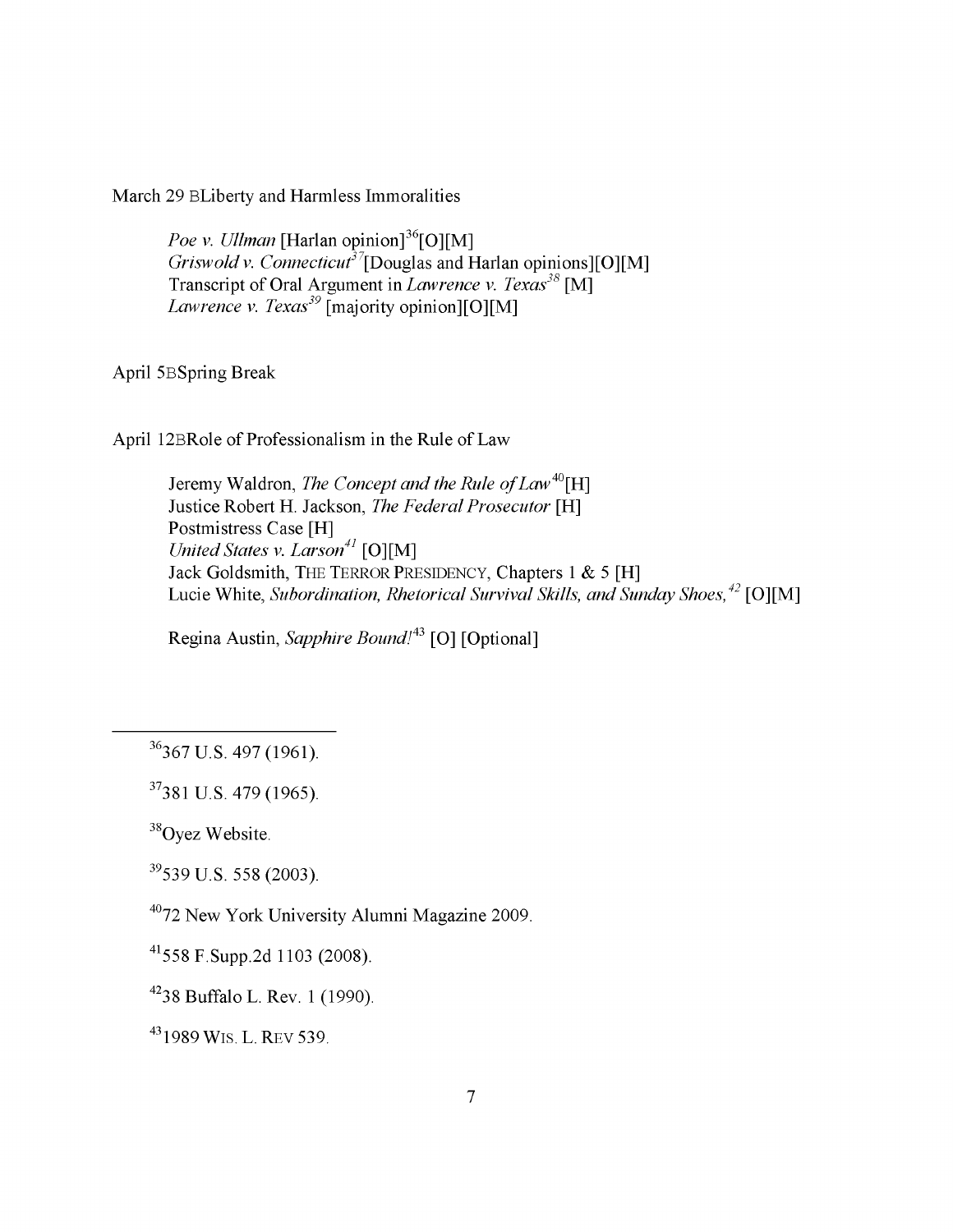April 19Blnterpreting Statutes: The Myth (and Truth) of Following the Law

Ronald Dworkin, *Hard Cases* [107-110], TRS, Chapter 4 *U.S. v. Barragan-Mendoza44\*0][M ] *Coalition of Montanans Concerned v. Gallatin<sup>45</sup>*[O][M] *Montana Wilderness v, U.S. Forest Service*<sup>46</sup>[O][M] Briefs and Order in *U.S. v. Howick* [M]

Justice Felix Frankfurter, *Some Reflections on the Reading of Statutes*, JJ, Chapter 29 [Optional]

Judge Frank Easterbrook, *What Does Legislative History Tell Us?,* JJ, Chapter 30 [Optional]

45957 F.Supp. 1166 (1997).

 $^{44}$ 1999 WL 221857 (9<sup>th</sup> Cir. (Mont.)).

<sup>46146</sup> F.Supp.2d 1118 (2001).